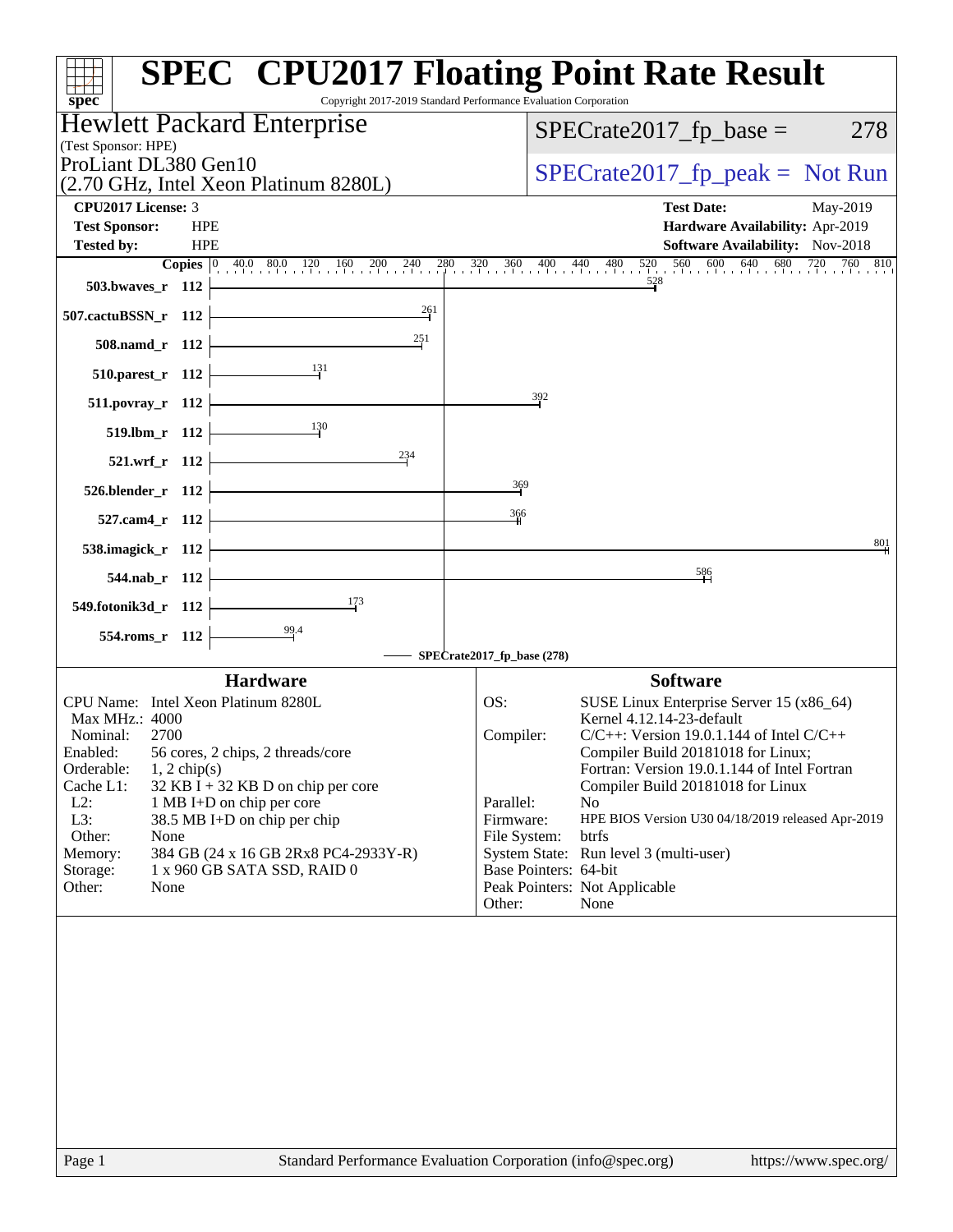# **[SPEC CPU2017 Floating Point Rate Result](http://www.spec.org/auto/cpu2017/Docs/result-fields.html#SPECCPU2017FloatingPointRateResult)**

Copyright 2017-2019 Standard Performance Evaluation Corporation

## Hewlett Packard Enterprise

(Test Sponsor: HPE)

**[spec](http://www.spec.org/)**

(2.70 GHz, Intel Xeon Platinum 8280L)

 $SPECTate2017<sub>fr</sub> base = 278$ 

## ProLiant DL380 Gen10  $SPECTA = 2017$  SPECrate 2017\_fp\_peak = Not Run

**[CPU2017 License:](http://www.spec.org/auto/cpu2017/Docs/result-fields.html#CPU2017License)** 3 **[Test Date:](http://www.spec.org/auto/cpu2017/Docs/result-fields.html#TestDate)** May-2019 **[Test Sponsor:](http://www.spec.org/auto/cpu2017/Docs/result-fields.html#TestSponsor)** HPE **[Hardware Availability:](http://www.spec.org/auto/cpu2017/Docs/result-fields.html#HardwareAvailability)** Apr-2019 **[Tested by:](http://www.spec.org/auto/cpu2017/Docs/result-fields.html#Testedby)** HPE **HPE [Software Availability:](http://www.spec.org/auto/cpu2017/Docs/result-fields.html#SoftwareAvailability)** Nov-2018

### **[Results Table](http://www.spec.org/auto/cpu2017/Docs/result-fields.html#ResultsTable)**

|                           |               |                |       | <b>Base</b>    |            |                | <b>Peak</b> |               |                |              |                |              |                |              |
|---------------------------|---------------|----------------|-------|----------------|------------|----------------|-------------|---------------|----------------|--------------|----------------|--------------|----------------|--------------|
| <b>Benchmark</b>          | <b>Copies</b> | <b>Seconds</b> | Ratio | <b>Seconds</b> | Ratio      | <b>Seconds</b> | Ratio       | <b>Copies</b> | <b>Seconds</b> | <b>Ratio</b> | <b>Seconds</b> | <b>Ratio</b> | <b>Seconds</b> | <b>Ratio</b> |
| 503.bwaves_r              | 112           | 2126           | 528   | 2132           | 527        | 2122           | 529         |               |                |              |                |              |                |              |
| 507.cactuBSSN r           | 112           | 544            | 261   | 544            | 261        | 543            | 261         |               |                |              |                |              |                |              |
| 508.namd_r                | 112           | 423            | 252   | 424            | 251        | 423            | 251         |               |                |              |                |              |                |              |
| 510.parest_r              | 112           | 2237           | 131   | 2240           | 131        | 2259           | 130         |               |                |              |                |              |                |              |
| 511.povray_r              | 112           | 667            | 392   | 667            | 392        | 669            | 391         |               |                |              |                |              |                |              |
| $519$ .lbm $r$            | 112           | 908            | 130   | 907            | <b>130</b> | 907            | 130         |               |                |              |                |              |                |              |
| $521$ .wrf r              | 112           | 1072           | 234   | 1071           | 234        | 1073           | 234         |               |                |              |                |              |                |              |
| 526.blender r             | 112           | 462            | 369   | 462            | 369        | 463            | 369         |               |                |              |                |              |                |              |
| $527$ .cam $4r$           | 112           | 537            | 365   | 532            | 368        | 536            | 366         |               |                |              |                |              |                |              |
| 538.imagick_r             | 112           | 348            | 800   | 346            | 805        | 348            | 801         |               |                |              |                |              |                |              |
| 544.nab r                 | 112           | 322            | 585   | 322            | 586        | 317            | 594         |               |                |              |                |              |                |              |
| 549.fotonik3d r           | 112           | 2524           | 173   | 2517           | 173        | 2516           | 173         |               |                |              |                |              |                |              |
| $554$ .roms_r             | 112           | 1790           | 99.4  | 1782           | 99.9       | 1794           | 99.2        |               |                |              |                |              |                |              |
| $SPECrate2017$ fp base =  | 278           |                |       |                |            |                |             |               |                |              |                |              |                |              |
| $SPECrate2017_fp\_peak =$ |               |                |       | <b>Not Run</b> |            |                |             |               |                |              |                |              |                |              |
| $\mathbf{r}$ $\mathbf{r}$ |               | .              |       |                |            | .              |             |               | $\cdots$       |              |                |              |                |              |

Results appear in the [order in which they were run.](http://www.spec.org/auto/cpu2017/Docs/result-fields.html#RunOrder) Bold underlined text [indicates a median measurement.](http://www.spec.org/auto/cpu2017/Docs/result-fields.html#Median)

## **[Submit Notes](http://www.spec.org/auto/cpu2017/Docs/result-fields.html#SubmitNotes)**

 The numactl mechanism was used to bind copies to processors. The config file option 'submit' was used to generate numactl commands to bind each copy to a specific processor. For details, please see the config file.

## **[Operating System Notes](http://www.spec.org/auto/cpu2017/Docs/result-fields.html#OperatingSystemNotes)**

 Stack size set to unlimited using "ulimit -s unlimited" Transparent Huge Pages enabled by default Prior to runcpu invocation Filesystem page cache synced and cleared with: sync; echo 3 > /proc/sys/vm/drop\_caches runcpu command invoked through numactl i.e.: numactl --interleave=all runcpu <etc>

## **[General Notes](http://www.spec.org/auto/cpu2017/Docs/result-fields.html#GeneralNotes)**

Environment variables set by runcpu before the start of the run: LD\_LIBRARY\_PATH = "/home/cpu2017/lib/ia32:/home/cpu2017/lib/intel64"

 Binaries compiled on a system with 1x Intel Core i9-7900X CPU + 32GB RAM memory using Redhat Enterprise Linux 7.5 NA: The test sponsor attests, as of date of publication, that CVE-2017-5754 (Meltdown) is mitigated in the system as tested and documented.

**(Continued on next page)**

| Page 2 | Standard Performance Evaluation Corporation (info@spec.org) | https://www.spec.org/ |
|--------|-------------------------------------------------------------|-----------------------|
|--------|-------------------------------------------------------------|-----------------------|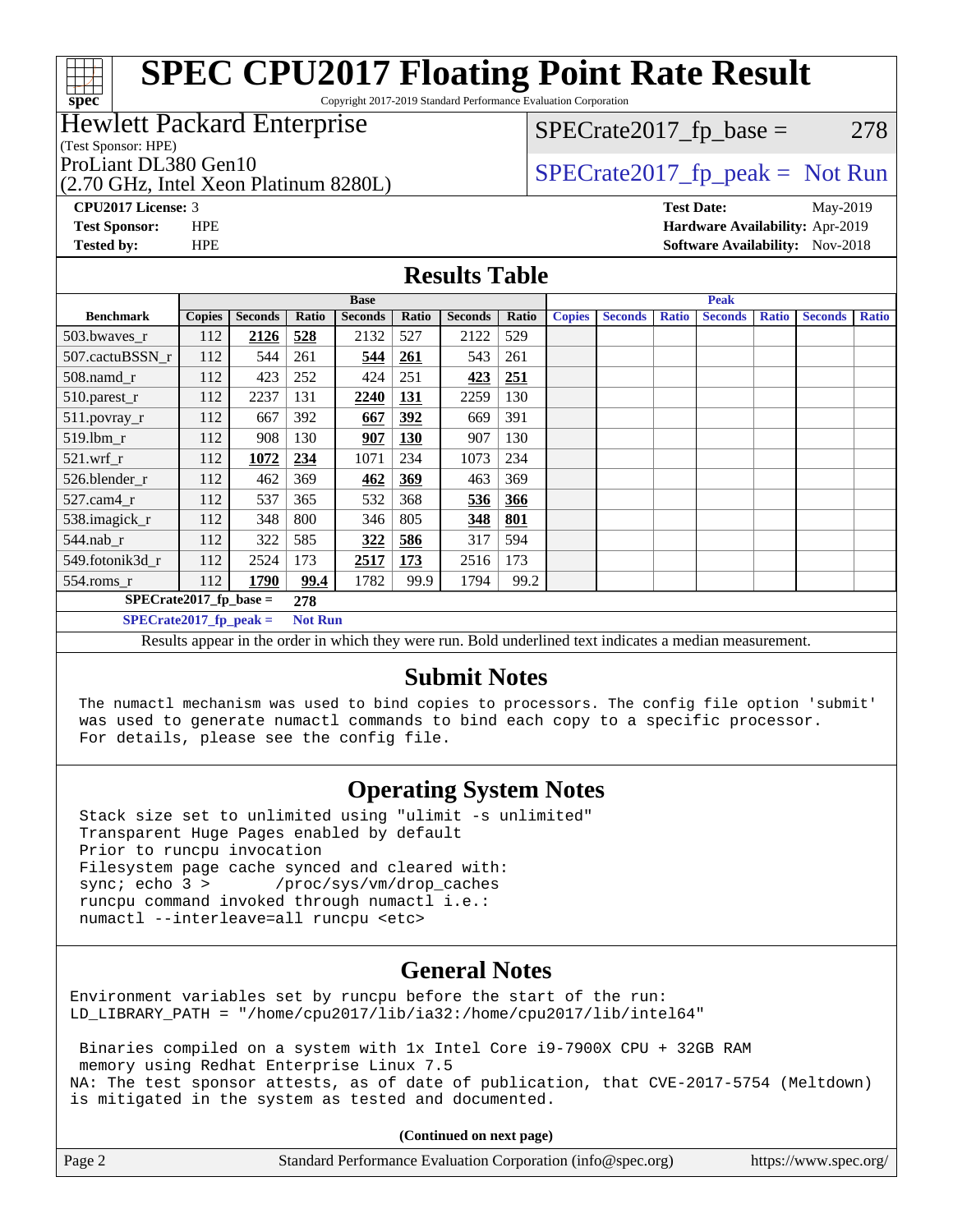## **[SPEC CPU2017 Floating Point Rate Result](http://www.spec.org/auto/cpu2017/Docs/result-fields.html#SPECCPU2017FloatingPointRateResult)**

Copyright 2017-2019 Standard Performance Evaluation Corporation

### Hewlett Packard Enterprise

 $SPECTate2017<sub>fr</sub> base = 278$ 

(Test Sponsor: HPE)

(2.70 GHz, Intel Xeon Platinum 8280L)

ProLiant DL380 Gen10  $SPECTA = 2017$  SPECrate 2017\_fp\_peak = Not Run

**[spec](http://www.spec.org/)**<sup>®</sup>

**[CPU2017 License:](http://www.spec.org/auto/cpu2017/Docs/result-fields.html#CPU2017License)** 3 **[Test Date:](http://www.spec.org/auto/cpu2017/Docs/result-fields.html#TestDate)** May-2019 **[Test Sponsor:](http://www.spec.org/auto/cpu2017/Docs/result-fields.html#TestSponsor)** HPE **[Hardware Availability:](http://www.spec.org/auto/cpu2017/Docs/result-fields.html#HardwareAvailability)** Apr-2019 **[Tested by:](http://www.spec.org/auto/cpu2017/Docs/result-fields.html#Testedby)** HPE **HPE [Software Availability:](http://www.spec.org/auto/cpu2017/Docs/result-fields.html#SoftwareAvailability)** Nov-2018

## **[General Notes \(Continued\)](http://www.spec.org/auto/cpu2017/Docs/result-fields.html#GeneralNotes)**

Yes: The test sponsor attests, as of date of publication, that CVE-2017-5753 (Spectre variant 1) is mitigated in the system as tested and documented. Yes: The test sponsor attests, as of date of publication, that CVE-2017-5715 (Spectre variant 2) is mitigated in the system as tested and documented.

## **[Platform Notes](http://www.spec.org/auto/cpu2017/Docs/result-fields.html#PlatformNotes)**

Page 3 Standard Performance Evaluation Corporation [\(info@spec.org\)](mailto:info@spec.org) <https://www.spec.org/> BIOS Configuration: Thermal Configuration set to Maximum Cooling Memory Patrol Scrubbing set to Disabled LLC Prefetch set to Enabled LLC Dead Line Allocation set to Disabled Enhanced Processor Performance set to Enabled Workload Profile set to General Throughput Compute Workload Profile set to Custom Energy/Performance Bias set to Balanced Performance Sysinfo program /home/cpu2017/bin/sysinfo Rev: r5974 of 2018-05-19 9bcde8f2999c33d61f64985e45859ea9 running on linux-ta8j Thu May 30 01:24:24 2019 SUT (System Under Test) info as seen by some common utilities. For more information on this section, see <https://www.spec.org/cpu2017/Docs/config.html#sysinfo> From /proc/cpuinfo model name : Intel(R) Xeon(R) Platinum 8280L CPU @ 2.70GHz 2 "physical id"s (chips) 112 "processors" cores, siblings (Caution: counting these is hw and system dependent. The following excerpts from /proc/cpuinfo might not be reliable. Use with caution.) cpu cores : 28 siblings : 56 physical 0: cores 0 1 2 3 8 9 10 11 12 13 14 16 17 18 19 20 21 22 24 25 26 27 28 29 30 physical 1: cores 0 1 2 3 8 9 10 11 12 13 14 16 17 18 19 20 21 22 24 25 26 27 28 29 30 From lscpu: Architecture: x86\_64 CPU op-mode(s): 32-bit, 64-bit Byte Order: Little Endian CPU(s): 112 On-line CPU(s) list: 0-111 Thread(s) per core: 2 Core(s) per socket: 28 Socket(s): 2 **(Continued on next page)**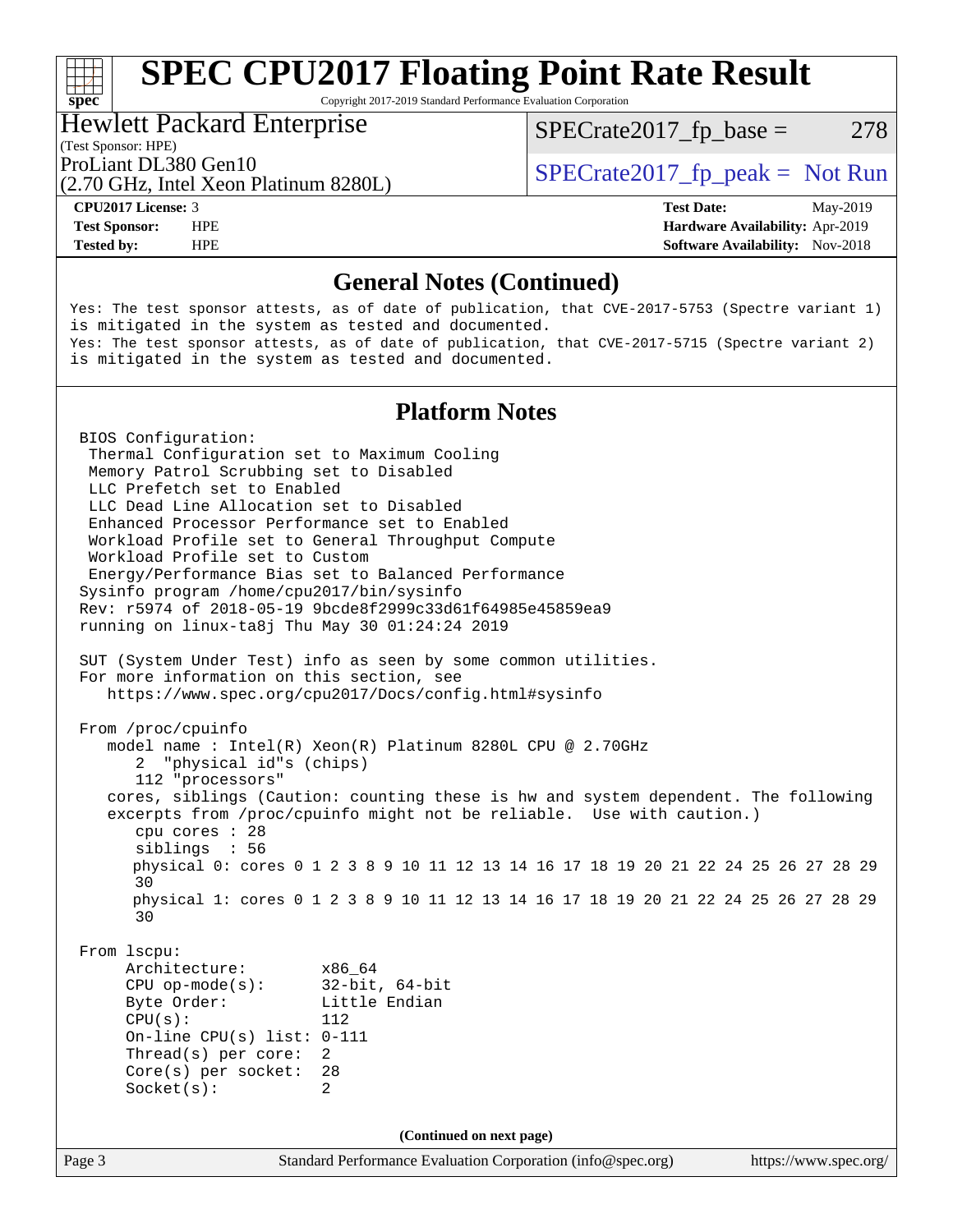# **[spec](http://www.spec.org/)**

# **[SPEC CPU2017 Floating Point Rate Result](http://www.spec.org/auto/cpu2017/Docs/result-fields.html#SPECCPU2017FloatingPointRateResult)**

Copyright 2017-2019 Standard Performance Evaluation Corporation

## Hewlett Packard Enterprise

 $SPECTate2017_fp\_base = 278$ 

(Test Sponsor: HPE)

(2.70 GHz, Intel Xeon Platinum 8280L)

ProLiant DL380 Gen10<br>(2.70 GHz, Intel Xeon Platinum 8280L) [SPECrate2017\\_fp\\_peak =](http://www.spec.org/auto/cpu2017/Docs/result-fields.html#SPECrate2017fppeak) Not Run

**[CPU2017 License:](http://www.spec.org/auto/cpu2017/Docs/result-fields.html#CPU2017License)** 3 **[Test Date:](http://www.spec.org/auto/cpu2017/Docs/result-fields.html#TestDate)** May-2019 **[Test Sponsor:](http://www.spec.org/auto/cpu2017/Docs/result-fields.html#TestSponsor)** HPE **[Hardware Availability:](http://www.spec.org/auto/cpu2017/Docs/result-fields.html#HardwareAvailability)** Apr-2019 **[Tested by:](http://www.spec.org/auto/cpu2017/Docs/result-fields.html#Testedby)** HPE **HPE [Software Availability:](http://www.spec.org/auto/cpu2017/Docs/result-fields.html#SoftwareAvailability)** Nov-2018

## **[Platform Notes \(Continued\)](http://www.spec.org/auto/cpu2017/Docs/result-fields.html#PlatformNotes)**

| NUMA $node(s):$                                                                      | 4                                                                                       |  |  |  |  |  |
|--------------------------------------------------------------------------------------|-----------------------------------------------------------------------------------------|--|--|--|--|--|
| Vendor ID:                                                                           | GenuineIntel                                                                            |  |  |  |  |  |
| CPU family:                                                                          | 6                                                                                       |  |  |  |  |  |
| Model:                                                                               | 85                                                                                      |  |  |  |  |  |
| Model name:                                                                          | $Intel(R) Xeon(R) Platinum 8280L CPU @ 2.70GHz$                                         |  |  |  |  |  |
| Stepping:                                                                            | $7\overline{ }$                                                                         |  |  |  |  |  |
| CPU MHz:                                                                             | 2700.000                                                                                |  |  |  |  |  |
| BogoMIPS:                                                                            | 5400.00                                                                                 |  |  |  |  |  |
| Virtualization:                                                                      | $VT - x$                                                                                |  |  |  |  |  |
| Lld cache:                                                                           | 32K                                                                                     |  |  |  |  |  |
| Lli cache:                                                                           | 32K                                                                                     |  |  |  |  |  |
| $L2$ cache:                                                                          | 1024K                                                                                   |  |  |  |  |  |
| L3 cache:                                                                            | 39424K                                                                                  |  |  |  |  |  |
| NUMA $node0$ $CPU(s):$                                                               | $0 - 13, 56 - 69$                                                                       |  |  |  |  |  |
| NUMA nodel CPU(s):                                                                   | 14-27,70-83                                                                             |  |  |  |  |  |
| NUMA $node2$ $CPU(s):$                                                               | 28-41,84-97                                                                             |  |  |  |  |  |
| NUMA $node3$ CPU $(s)$ :                                                             | 42-55,98-111                                                                            |  |  |  |  |  |
| Flags:                                                                               | fpu vme de pse tsc msr pae mce cx8 apic sep mtrr pge mca cmov                           |  |  |  |  |  |
|                                                                                      | pat pse36 clflush dts acpi mmx fxsr sse sse2 ss ht tm pbe syscall nx pdpelgb rdtscp     |  |  |  |  |  |
|                                                                                      | lm constant_tsc art arch_perfmon pebs bts rep_good nopl xtopology nonstop_tsc cpuid     |  |  |  |  |  |
|                                                                                      | aperfmperf tsc_known_freq pni pclmulqdq dtes64 monitor ds_cpl vmx smx est tm2 ssse3     |  |  |  |  |  |
|                                                                                      | sdbg fma cx16 xtpr pdcm pcid dca sse4_1 sse4_2 x2apic movbe popcnt                      |  |  |  |  |  |
|                                                                                      | tsc_deadline_timer aes xsave avx f16c rdrand lahf_lm abm 3dnowprefetch cpuid_fault      |  |  |  |  |  |
|                                                                                      | epb cat_13 cdp_13 invpcid_single intel_ppin mba tpr_shadow vnmi flexpriority ept        |  |  |  |  |  |
|                                                                                      | vpid fsgsbase tsc_adjust bmil hle avx2 smep bmi2 erms invpcid rtm cqm mpx rdt_a         |  |  |  |  |  |
|                                                                                      | avx512f avx512dq rdseed adx smap clflushopt clwb intel_pt avx512cd avx512bw avx512vl    |  |  |  |  |  |
| xsaveopt xsavec xgetbvl xsaves cqm_llc cqm_occup_llc cqm_mbm_total cqm_mbm_local     |                                                                                         |  |  |  |  |  |
|                                                                                      | ibpb ibrs stibp dtherm ida arat pln pts pku ospke avx512_vnni arch_capabilities ssbd    |  |  |  |  |  |
|                                                                                      |                                                                                         |  |  |  |  |  |
| /proc/cpuinfo cache data                                                             |                                                                                         |  |  |  |  |  |
| cache size : 39424 KB                                                                |                                                                                         |  |  |  |  |  |
|                                                                                      |                                                                                         |  |  |  |  |  |
| From numactl --hardware WARNING: a numactl 'node' might or might not correspond to a |                                                                                         |  |  |  |  |  |
| physical chip.                                                                       |                                                                                         |  |  |  |  |  |
| $available: 4 nodes (0-3)$                                                           |                                                                                         |  |  |  |  |  |
|                                                                                      | node 0 cpus: 0 1 2 3 4 5 6 7 8 9 10 11 12 13 56 57 58 59 60 61 62 63 64 65 66 67 68 69  |  |  |  |  |  |
| node 0 size: 96247 MB                                                                |                                                                                         |  |  |  |  |  |
| node 0 free: 95763 MB                                                                |                                                                                         |  |  |  |  |  |
|                                                                                      | node 1 cpus: 14 15 16 17 18 19 20 21 22 23 24 25 26 27 70 71 72 73 74 75 76 77 78 79 80 |  |  |  |  |  |
| 81 82 83                                                                             |                                                                                         |  |  |  |  |  |
| node 1 size: 96762 MB                                                                |                                                                                         |  |  |  |  |  |
| node 1 free: 94626 MB                                                                |                                                                                         |  |  |  |  |  |
|                                                                                      | node 2 cpus: 28 29 30 31 32 33 34 35 36 37 38 39 40 41 84 85 86 87 88 89 90 91 92 93 94 |  |  |  |  |  |
| 95 96 97                                                                             |                                                                                         |  |  |  |  |  |
| node 2 size: 96762 MB                                                                |                                                                                         |  |  |  |  |  |
| node 2 free: 96570 MB                                                                |                                                                                         |  |  |  |  |  |
|                                                                                      | node 3 cpus: 42 43 44 45 46 47 48 49 50 51 52 53 54 55 98 99 100 101 102 103 104 105    |  |  |  |  |  |
|                                                                                      |                                                                                         |  |  |  |  |  |
| (Continued on next page)                                                             |                                                                                         |  |  |  |  |  |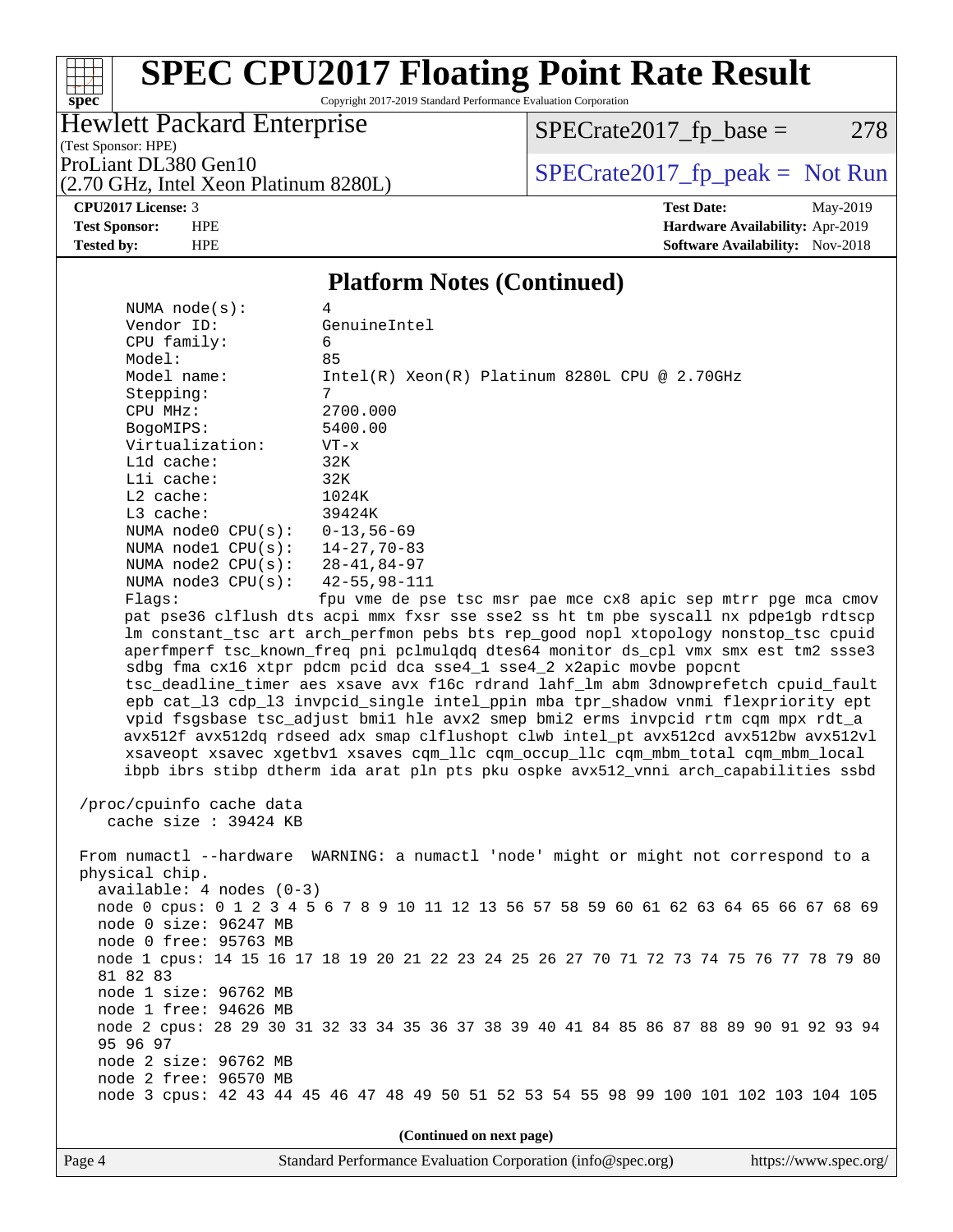### **[SPEC CPU2017 Floating Point Rate Result](http://www.spec.org/auto/cpu2017/Docs/result-fields.html#SPECCPU2017FloatingPointRateResult)**  $\pm\tau$ **[spec](http://www.spec.org/)** Copyright 2017-2019 Standard Performance Evaluation Corporation Hewlett Packard Enterprise  $SPECTate2017<sub>fr</sub> base = 278$ (Test Sponsor: HPE) ProLiant DL380 Gen10  $SPECTA = 2017$  SPECrate 2017\_fp\_peak = Not Run (2.70 GHz, Intel Xeon Platinum 8280L) **[CPU2017 License:](http://www.spec.org/auto/cpu2017/Docs/result-fields.html#CPU2017License)** 3 **[Test Date:](http://www.spec.org/auto/cpu2017/Docs/result-fields.html#TestDate)** May-2019 **[Test Sponsor:](http://www.spec.org/auto/cpu2017/Docs/result-fields.html#TestSponsor)** HPE **[Hardware Availability:](http://www.spec.org/auto/cpu2017/Docs/result-fields.html#HardwareAvailability)** Apr-2019 **[Tested by:](http://www.spec.org/auto/cpu2017/Docs/result-fields.html#Testedby)** HPE **[Software Availability:](http://www.spec.org/auto/cpu2017/Docs/result-fields.html#SoftwareAvailability)** Nov-2018 **[Platform Notes \(Continued\)](http://www.spec.org/auto/cpu2017/Docs/result-fields.html#PlatformNotes)** 106 107 108 109 110 111 node 3 size: 96564 MB node 3 free: 96360 MB node distances: node 0 1 2 3 0: 10 21 31 31 1: 21 10 31 31 2: 31 31 10 21 3: 31 31 21 10 From /proc/meminfo MemTotal: 395608820 kB HugePages\_Total: 0 Hugepagesize: 2048 kB From /etc/\*release\* /etc/\*version\* os-release: NAME="SLES" VERSION="15" VERSION\_ID="15" PRETTY\_NAME="SUSE Linux Enterprise Server 15" ID="sles" ID\_LIKE="suse" ANSI\_COLOR="0;32" CPE\_NAME="cpe:/o:suse:sles:15" uname -a: Linux linux-ta8j 4.12.14-23-default #1 SMP Tue May 29 21:04:44 UTC 2018 (cd0437b) x86\_64 x86\_64 x86\_64 GNU/Linux Kernel self-reported vulnerability status: CVE-2017-5754 (Meltdown): Not affected CVE-2017-5753 (Spectre variant 1): Mitigation: \_\_user pointer sanitization CVE-2017-5715 (Spectre variant 2): Mitigation: Indirect Branch Restricted Speculation, IBPB, IBRS\_FW run-level 3 May 30 01:22 SPEC is set to: /home/cpu2017 Filesystem Type Size Used Avail Use% Mounted on<br>
/dev/sdb1 btrfs 895G 40G 855G 5% /home btrfs 895G 40G 855G 5% /home Additional information from dmidecode follows. WARNING: Use caution when you interpret this section. The 'dmidecode' program reads system data which is "intended to allow hardware to be accurately determined", but the intent may not be met, as there are frequent changes to hardware, firmware, and the "DMTF SMBIOS" standard.

**(Continued on next page)**

| Page 5 | Standard Performance Evaluation Corporation (info@spec.org) | https://www.spec.org/ |
|--------|-------------------------------------------------------------|-----------------------|
|--------|-------------------------------------------------------------|-----------------------|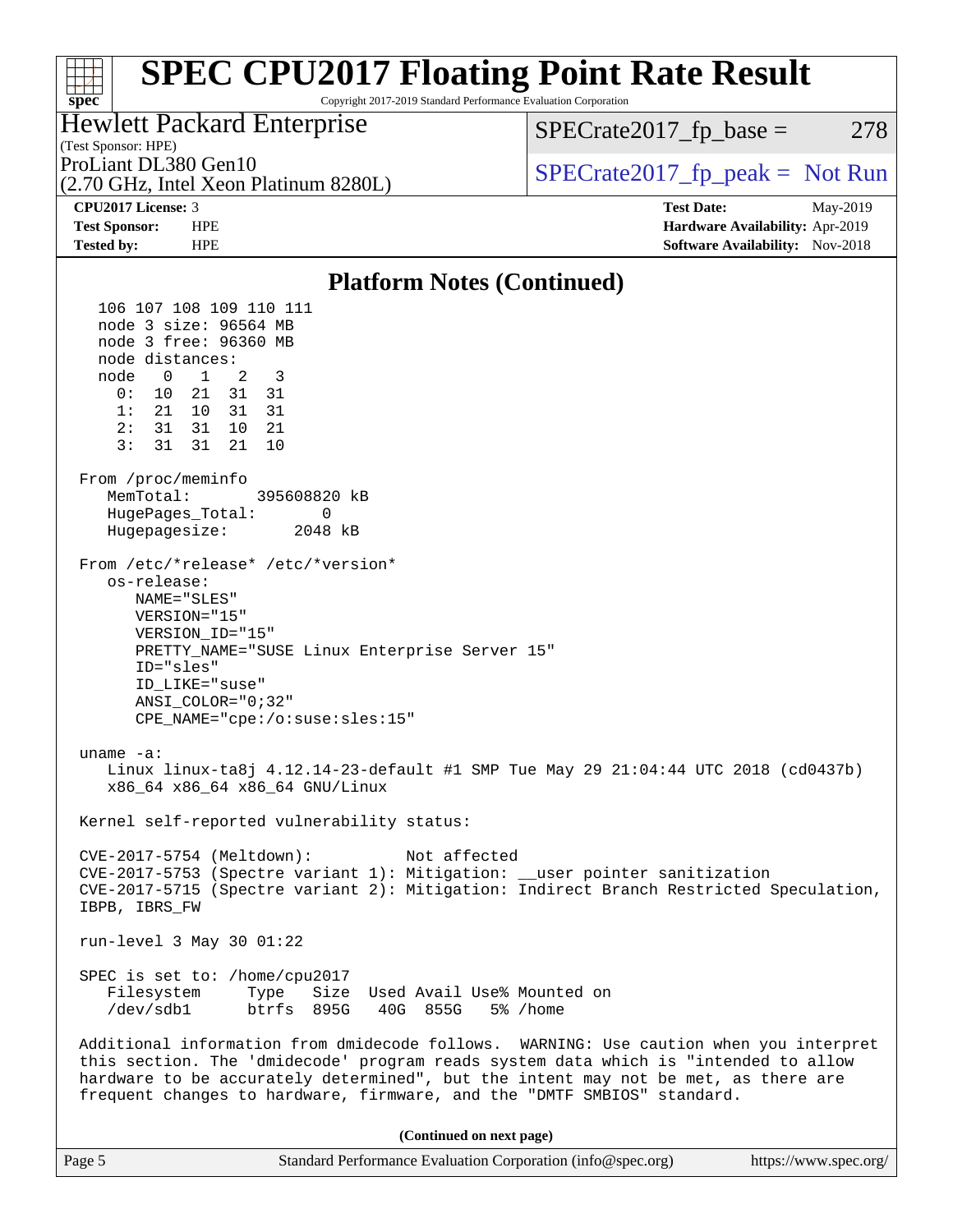## **[SPEC CPU2017 Floating Point Rate Result](http://www.spec.org/auto/cpu2017/Docs/result-fields.html#SPECCPU2017FloatingPointRateResult)**

Copyright 2017-2019 Standard Performance Evaluation Corporation

## Hewlett Packard Enterprise

(Test Sponsor: HPE)

 $SPECTate2017_fp\_base = 278$ 

(2.70 GHz, Intel Xeon Platinum 8280L)

ProLiant DL380 Gen10<br>  $\begin{array}{c|c}\n\text{ProLiant DL380 Gen10} & \text{SPECrate2017\_fp\_peak} = \text{Not Run}\n\end{array}$ 

**[spec](http://www.spec.org/)**

 $\pm$ 

**[CPU2017 License:](http://www.spec.org/auto/cpu2017/Docs/result-fields.html#CPU2017License)** 3 **[Test Date:](http://www.spec.org/auto/cpu2017/Docs/result-fields.html#TestDate)** May-2019 **[Test Sponsor:](http://www.spec.org/auto/cpu2017/Docs/result-fields.html#TestSponsor)** HPE **[Hardware Availability:](http://www.spec.org/auto/cpu2017/Docs/result-fields.html#HardwareAvailability)** Apr-2019 **[Tested by:](http://www.spec.org/auto/cpu2017/Docs/result-fields.html#Testedby)** HPE **HPE [Software Availability:](http://www.spec.org/auto/cpu2017/Docs/result-fields.html#SoftwareAvailability)** Nov-2018

## **[Platform Notes \(Continued\)](http://www.spec.org/auto/cpu2017/Docs/result-fields.html#PlatformNotes)**

 BIOS HPE U30 04/18/2019 Memory: 24x UNKNOWN NOT AVAILABLE 16 GB 2 rank 2933

(End of data from sysinfo program)

## **[Compiler Version Notes](http://www.spec.org/auto/cpu2017/Docs/result-fields.html#CompilerVersionNotes)**

| 519.1bm_r(base) 538.imagick_r(base) 544.nab_r(base)<br>CC.                                                                                                                                                                                                                                                                                                                                                                                                                                      |  |  |  |  |  |  |
|-------------------------------------------------------------------------------------------------------------------------------------------------------------------------------------------------------------------------------------------------------------------------------------------------------------------------------------------------------------------------------------------------------------------------------------------------------------------------------------------------|--|--|--|--|--|--|
| Intel(R) C Intel(R) 64 Compiler for applications running on Intel(R) 64,<br>Version 19.0.1.144 Build 20181018<br>Copyright (C) 1985-2018 Intel Corporation. All rights reserved.                                                                                                                                                                                                                                                                                                                |  |  |  |  |  |  |
| CXXC 508.namd_r(base) 510.parest_r(base)                                                                                                                                                                                                                                                                                                                                                                                                                                                        |  |  |  |  |  |  |
| Intel(R) $C++$ Intel(R) 64 Compiler for applications running on Intel(R) 64,<br>Version 19.0.1.144 Build 20181018<br>Copyright (C) 1985-2018 Intel Corporation. All rights reserved.                                                                                                                                                                                                                                                                                                            |  |  |  |  |  |  |
| $CC$ 511.povray $r(base)$ 526.blender $r(base)$                                                                                                                                                                                                                                                                                                                                                                                                                                                 |  |  |  |  |  |  |
| Intel(R) $C++$ Intel(R) 64 Compiler for applications running on Intel(R) 64,<br>Version 19.0.1.144 Build 20181018<br>Copyright (C) 1985-2018 Intel Corporation. All rights reserved.<br>Intel(R) C Intel(R) 64 Compiler for applications running on Intel(R) 64,<br>Version 19.0.1.144 Build 20181018<br>Copyright (C) 1985-2018 Intel Corporation. All rights reserved.                                                                                                                        |  |  |  |  |  |  |
| FC 507.cactuBSSN_r(base)                                                                                                                                                                                                                                                                                                                                                                                                                                                                        |  |  |  |  |  |  |
| Intel(R) C++ Intel(R) 64 Compiler for applications running on Intel(R) 64,<br>Version 19.0.1.144 Build 20181018<br>Copyright (C) 1985-2018 Intel Corporation. All rights reserved.<br>Intel(R) C Intel(R) 64 Compiler for applications running on Intel(R) 64,<br>Version 19.0.1.144 Build 20181018<br>Copyright (C) 1985-2018 Intel Corporation. All rights reserved.<br>$Intel(R)$ Fortran Intel(R) 64 Compiler for applications running on Intel(R)<br>64, Version 19.0.1.144 Build 20181018 |  |  |  |  |  |  |
| (Continued on next page)                                                                                                                                                                                                                                                                                                                                                                                                                                                                        |  |  |  |  |  |  |

Page 6 Standard Performance Evaluation Corporation [\(info@spec.org\)](mailto:info@spec.org) <https://www.spec.org/>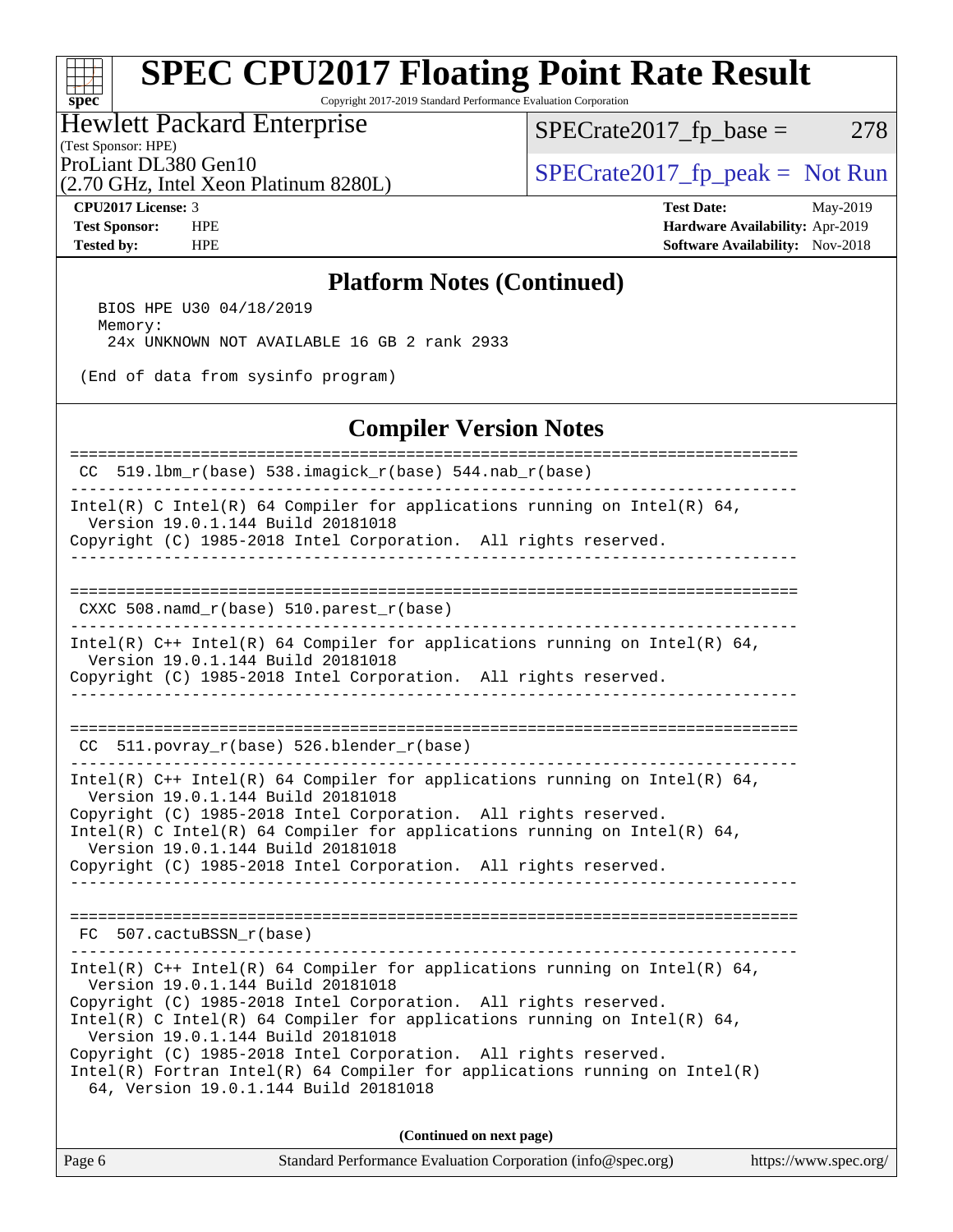| <b>SPEC CPU2017 Floating Point Rate Result</b> |
|------------------------------------------------|
|                                                |

aluation Corporation

Hewlett Packard Enterprise

 $SPECTate2017_fp\_base = 278$ 

(Test Sponsor: HPE)

(2.70 GHz, Intel Xeon Platinum 8280L)

ProLiant DL380 Gen10<br>  $\begin{array}{r} \text{SPECrate2017\_fp\_peak = Not Run} \\ \text{SPECrate2017\_fp\_peak = Not Run} \end{array}$ 

**[spec](http://www.spec.org/)**

**[CPU2017 License:](http://www.spec.org/auto/cpu2017/Docs/result-fields.html#CPU2017License)** 3 **[Test Date:](http://www.spec.org/auto/cpu2017/Docs/result-fields.html#TestDate)** May-2019 **[Test Sponsor:](http://www.spec.org/auto/cpu2017/Docs/result-fields.html#TestSponsor)** HPE **[Hardware Availability:](http://www.spec.org/auto/cpu2017/Docs/result-fields.html#HardwareAvailability)** Apr-2019 **[Tested by:](http://www.spec.org/auto/cpu2017/Docs/result-fields.html#Testedby)** HPE **HPE [Software Availability:](http://www.spec.org/auto/cpu2017/Docs/result-fields.html#SoftwareAvailability)** Nov-2018

## **[Compiler Version Notes \(Continued\)](http://www.spec.org/auto/cpu2017/Docs/result-fields.html#CompilerVersionNotes)**

| Copyright (C) 1985-2018 Intel Corporation. All rights reserved.                                                                                                                  |
|----------------------------------------------------------------------------------------------------------------------------------------------------------------------------------|
|                                                                                                                                                                                  |
| FC 503.bwaves $r(base)$ 549.fotonik3d $r(base)$ 554.roms $r(base)$                                                                                                               |
| $Intel(R)$ Fortran Intel(R) 64 Compiler for applications running on Intel(R)<br>64, Version 19.0.1.144 Build 20181018                                                            |
| Copyright (C) 1985-2018 Intel Corporation. All rights reserved.<br>-----------------                                                                                             |
|                                                                                                                                                                                  |
| $CC$ 521.wrf $r(base)$ 527.cam4 $r(base)$                                                                                                                                        |
|                                                                                                                                                                                  |
| Intel(R) Fortran Intel(R) 64 Compiler for applications running on Intel(R)<br>64, Version 19.0.1.144 Build 20181018                                                              |
| Copyright (C) 1985-2018 Intel Corporation. All rights reserved.                                                                                                                  |
| Intel(R) C Intel(R) 64 Compiler for applications running on Intel(R) 64,<br>Version 19.0.1.144 Build 20181018<br>Copyright (C) 1985-2018 Intel Corporation. All rights reserved. |

## **[Base Compiler Invocation](http://www.spec.org/auto/cpu2017/Docs/result-fields.html#BaseCompilerInvocation)**

[C benchmarks](http://www.spec.org/auto/cpu2017/Docs/result-fields.html#Cbenchmarks): [icc -m64 -std=c11](http://www.spec.org/cpu2017/results/res2019q3/cpu2017-20190624-15578.flags.html#user_CCbase_intel_icc_64bit_c11_33ee0cdaae7deeeab2a9725423ba97205ce30f63b9926c2519791662299b76a0318f32ddfffdc46587804de3178b4f9328c46fa7c2b0cd779d7a61945c91cd35)

[C++ benchmarks:](http://www.spec.org/auto/cpu2017/Docs/result-fields.html#CXXbenchmarks) [icpc -m64](http://www.spec.org/cpu2017/results/res2019q3/cpu2017-20190624-15578.flags.html#user_CXXbase_intel_icpc_64bit_4ecb2543ae3f1412ef961e0650ca070fec7b7afdcd6ed48761b84423119d1bf6bdf5cad15b44d48e7256388bc77273b966e5eb805aefd121eb22e9299b2ec9d9)

[Fortran benchmarks](http://www.spec.org/auto/cpu2017/Docs/result-fields.html#Fortranbenchmarks): [ifort -m64](http://www.spec.org/cpu2017/results/res2019q3/cpu2017-20190624-15578.flags.html#user_FCbase_intel_ifort_64bit_24f2bb282fbaeffd6157abe4f878425411749daecae9a33200eee2bee2fe76f3b89351d69a8130dd5949958ce389cf37ff59a95e7a40d588e8d3a57e0c3fd751)

[Benchmarks using both Fortran and C](http://www.spec.org/auto/cpu2017/Docs/result-fields.html#BenchmarksusingbothFortranandC): [ifort -m64](http://www.spec.org/cpu2017/results/res2019q3/cpu2017-20190624-15578.flags.html#user_CC_FCbase_intel_ifort_64bit_24f2bb282fbaeffd6157abe4f878425411749daecae9a33200eee2bee2fe76f3b89351d69a8130dd5949958ce389cf37ff59a95e7a40d588e8d3a57e0c3fd751) [icc -m64 -std=c11](http://www.spec.org/cpu2017/results/res2019q3/cpu2017-20190624-15578.flags.html#user_CC_FCbase_intel_icc_64bit_c11_33ee0cdaae7deeeab2a9725423ba97205ce30f63b9926c2519791662299b76a0318f32ddfffdc46587804de3178b4f9328c46fa7c2b0cd779d7a61945c91cd35)

[Benchmarks using both C and C++](http://www.spec.org/auto/cpu2017/Docs/result-fields.html#BenchmarksusingbothCandCXX): [icpc -m64](http://www.spec.org/cpu2017/results/res2019q3/cpu2017-20190624-15578.flags.html#user_CC_CXXbase_intel_icpc_64bit_4ecb2543ae3f1412ef961e0650ca070fec7b7afdcd6ed48761b84423119d1bf6bdf5cad15b44d48e7256388bc77273b966e5eb805aefd121eb22e9299b2ec9d9) [icc -m64 -std=c11](http://www.spec.org/cpu2017/results/res2019q3/cpu2017-20190624-15578.flags.html#user_CC_CXXbase_intel_icc_64bit_c11_33ee0cdaae7deeeab2a9725423ba97205ce30f63b9926c2519791662299b76a0318f32ddfffdc46587804de3178b4f9328c46fa7c2b0cd779d7a61945c91cd35)

[Benchmarks using Fortran, C, and C++:](http://www.spec.org/auto/cpu2017/Docs/result-fields.html#BenchmarksusingFortranCandCXX) [icpc -m64](http://www.spec.org/cpu2017/results/res2019q3/cpu2017-20190624-15578.flags.html#user_CC_CXX_FCbase_intel_icpc_64bit_4ecb2543ae3f1412ef961e0650ca070fec7b7afdcd6ed48761b84423119d1bf6bdf5cad15b44d48e7256388bc77273b966e5eb805aefd121eb22e9299b2ec9d9) [icc -m64 -std=c11](http://www.spec.org/cpu2017/results/res2019q3/cpu2017-20190624-15578.flags.html#user_CC_CXX_FCbase_intel_icc_64bit_c11_33ee0cdaae7deeeab2a9725423ba97205ce30f63b9926c2519791662299b76a0318f32ddfffdc46587804de3178b4f9328c46fa7c2b0cd779d7a61945c91cd35) [ifort -m64](http://www.spec.org/cpu2017/results/res2019q3/cpu2017-20190624-15578.flags.html#user_CC_CXX_FCbase_intel_ifort_64bit_24f2bb282fbaeffd6157abe4f878425411749daecae9a33200eee2bee2fe76f3b89351d69a8130dd5949958ce389cf37ff59a95e7a40d588e8d3a57e0c3fd751)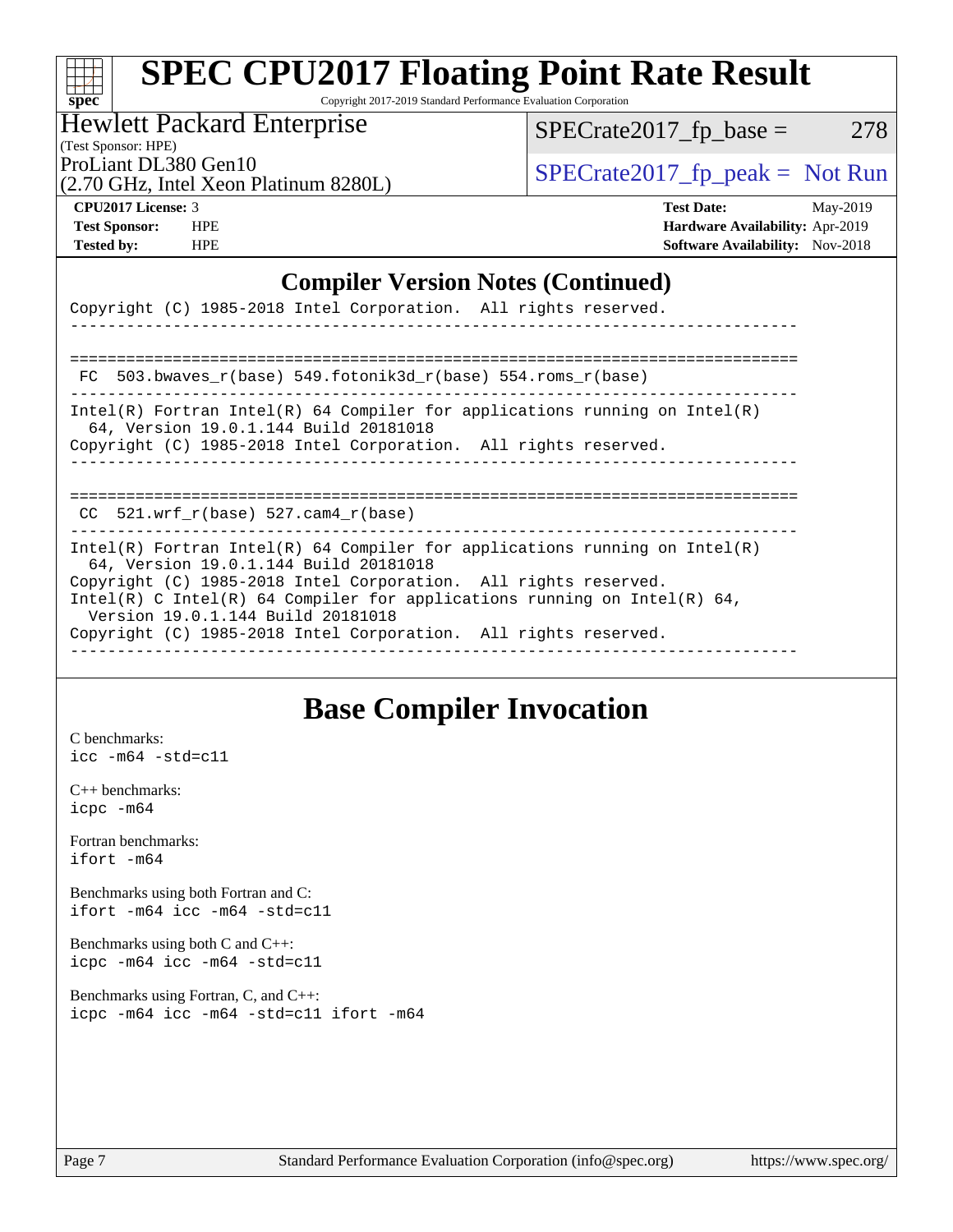## a tim **[spec](http://www.spec.org/)**

# **[SPEC CPU2017 Floating Point Rate Result](http://www.spec.org/auto/cpu2017/Docs/result-fields.html#SPECCPU2017FloatingPointRateResult)**

Copyright 2017-2019 Standard Performance Evaluation Corporation

## Hewlett Packard Enterprise

 $SPECTate2017<sub>fr</sub> base = 278$ 

## (Test Sponsor: HPE)

(2.70 GHz, Intel Xeon Platinum 8280L)

ProLiant DL380 Gen10  $SPECTR_{12}$  [SPECrate2017\\_fp\\_peak =](http://www.spec.org/auto/cpu2017/Docs/result-fields.html#SPECrate2017fppeak) Not Run

**[CPU2017 License:](http://www.spec.org/auto/cpu2017/Docs/result-fields.html#CPU2017License)** 3 **[Test Date:](http://www.spec.org/auto/cpu2017/Docs/result-fields.html#TestDate)** May-2019 **[Test Sponsor:](http://www.spec.org/auto/cpu2017/Docs/result-fields.html#TestSponsor)** HPE **[Hardware Availability:](http://www.spec.org/auto/cpu2017/Docs/result-fields.html#HardwareAvailability)** Apr-2019 **[Tested by:](http://www.spec.org/auto/cpu2017/Docs/result-fields.html#Testedby)** HPE **[Software Availability:](http://www.spec.org/auto/cpu2017/Docs/result-fields.html#SoftwareAvailability)** Nov-2018

## **[Base Portability Flags](http://www.spec.org/auto/cpu2017/Docs/result-fields.html#BasePortabilityFlags)**

 503.bwaves\_r: [-DSPEC\\_LP64](http://www.spec.org/cpu2017/results/res2019q3/cpu2017-20190624-15578.flags.html#suite_basePORTABILITY503_bwaves_r_DSPEC_LP64) 507.cactuBSSN\_r: [-DSPEC\\_LP64](http://www.spec.org/cpu2017/results/res2019q3/cpu2017-20190624-15578.flags.html#suite_basePORTABILITY507_cactuBSSN_r_DSPEC_LP64) 508.namd\_r: [-DSPEC\\_LP64](http://www.spec.org/cpu2017/results/res2019q3/cpu2017-20190624-15578.flags.html#suite_basePORTABILITY508_namd_r_DSPEC_LP64) 510.parest\_r: [-DSPEC\\_LP64](http://www.spec.org/cpu2017/results/res2019q3/cpu2017-20190624-15578.flags.html#suite_basePORTABILITY510_parest_r_DSPEC_LP64) 511.povray\_r: [-DSPEC\\_LP64](http://www.spec.org/cpu2017/results/res2019q3/cpu2017-20190624-15578.flags.html#suite_basePORTABILITY511_povray_r_DSPEC_LP64) 519.lbm\_r: [-DSPEC\\_LP64](http://www.spec.org/cpu2017/results/res2019q3/cpu2017-20190624-15578.flags.html#suite_basePORTABILITY519_lbm_r_DSPEC_LP64) 521.wrf\_r: [-DSPEC\\_LP64](http://www.spec.org/cpu2017/results/res2019q3/cpu2017-20190624-15578.flags.html#suite_basePORTABILITY521_wrf_r_DSPEC_LP64) [-DSPEC\\_CASE\\_FLAG](http://www.spec.org/cpu2017/results/res2019q3/cpu2017-20190624-15578.flags.html#b521.wrf_r_baseCPORTABILITY_DSPEC_CASE_FLAG) [-convert big\\_endian](http://www.spec.org/cpu2017/results/res2019q3/cpu2017-20190624-15578.flags.html#user_baseFPORTABILITY521_wrf_r_convert_big_endian_c3194028bc08c63ac5d04de18c48ce6d347e4e562e8892b8bdbdc0214820426deb8554edfa529a3fb25a586e65a3d812c835984020483e7e73212c4d31a38223) 526.blender\_r: [-DSPEC\\_LP64](http://www.spec.org/cpu2017/results/res2019q3/cpu2017-20190624-15578.flags.html#suite_basePORTABILITY526_blender_r_DSPEC_LP64) [-DSPEC\\_LINUX](http://www.spec.org/cpu2017/results/res2019q3/cpu2017-20190624-15578.flags.html#b526.blender_r_baseCPORTABILITY_DSPEC_LINUX) [-funsigned-char](http://www.spec.org/cpu2017/results/res2019q3/cpu2017-20190624-15578.flags.html#user_baseCPORTABILITY526_blender_r_force_uchar_40c60f00ab013830e2dd6774aeded3ff59883ba5a1fc5fc14077f794d777847726e2a5858cbc7672e36e1b067e7e5c1d9a74f7176df07886a243d7cc18edfe67) 527.cam4\_r: [-DSPEC\\_LP64](http://www.spec.org/cpu2017/results/res2019q3/cpu2017-20190624-15578.flags.html#suite_basePORTABILITY527_cam4_r_DSPEC_LP64) [-DSPEC\\_CASE\\_FLAG](http://www.spec.org/cpu2017/results/res2019q3/cpu2017-20190624-15578.flags.html#b527.cam4_r_baseCPORTABILITY_DSPEC_CASE_FLAG) 538.imagick\_r: [-DSPEC\\_LP64](http://www.spec.org/cpu2017/results/res2019q3/cpu2017-20190624-15578.flags.html#suite_basePORTABILITY538_imagick_r_DSPEC_LP64) 544.nab\_r: [-DSPEC\\_LP64](http://www.spec.org/cpu2017/results/res2019q3/cpu2017-20190624-15578.flags.html#suite_basePORTABILITY544_nab_r_DSPEC_LP64) 549.fotonik3d\_r: [-DSPEC\\_LP64](http://www.spec.org/cpu2017/results/res2019q3/cpu2017-20190624-15578.flags.html#suite_basePORTABILITY549_fotonik3d_r_DSPEC_LP64) 554.roms\_r: [-DSPEC\\_LP64](http://www.spec.org/cpu2017/results/res2019q3/cpu2017-20190624-15578.flags.html#suite_basePORTABILITY554_roms_r_DSPEC_LP64)

## **[Base Optimization Flags](http://www.spec.org/auto/cpu2017/Docs/result-fields.html#BaseOptimizationFlags)**

[C benchmarks](http://www.spec.org/auto/cpu2017/Docs/result-fields.html#Cbenchmarks):

[-xCORE-AVX2](http://www.spec.org/cpu2017/results/res2019q3/cpu2017-20190624-15578.flags.html#user_CCbase_f-xCORE-AVX2) [-ipo](http://www.spec.org/cpu2017/results/res2019q3/cpu2017-20190624-15578.flags.html#user_CCbase_f-ipo) [-O3](http://www.spec.org/cpu2017/results/res2019q3/cpu2017-20190624-15578.flags.html#user_CCbase_f-O3) [-no-prec-div](http://www.spec.org/cpu2017/results/res2019q3/cpu2017-20190624-15578.flags.html#user_CCbase_f-no-prec-div) [-qopt-prefetch](http://www.spec.org/cpu2017/results/res2019q3/cpu2017-20190624-15578.flags.html#user_CCbase_f-qopt-prefetch) [-ffinite-math-only](http://www.spec.org/cpu2017/results/res2019q3/cpu2017-20190624-15578.flags.html#user_CCbase_f_finite_math_only_cb91587bd2077682c4b38af759c288ed7c732db004271a9512da14a4f8007909a5f1427ecbf1a0fb78ff2a814402c6114ac565ca162485bbcae155b5e4258871) [-qopt-mem-layout-trans=4](http://www.spec.org/cpu2017/results/res2019q3/cpu2017-20190624-15578.flags.html#user_CCbase_f-qopt-mem-layout-trans_fa39e755916c150a61361b7846f310bcdf6f04e385ef281cadf3647acec3f0ae266d1a1d22d972a7087a248fd4e6ca390a3634700869573d231a252c784941a8) [C++ benchmarks:](http://www.spec.org/auto/cpu2017/Docs/result-fields.html#CXXbenchmarks) [-xCORE-AVX2](http://www.spec.org/cpu2017/results/res2019q3/cpu2017-20190624-15578.flags.html#user_CXXbase_f-xCORE-AVX2) [-ipo](http://www.spec.org/cpu2017/results/res2019q3/cpu2017-20190624-15578.flags.html#user_CXXbase_f-ipo) [-O3](http://www.spec.org/cpu2017/results/res2019q3/cpu2017-20190624-15578.flags.html#user_CXXbase_f-O3) [-no-prec-div](http://www.spec.org/cpu2017/results/res2019q3/cpu2017-20190624-15578.flags.html#user_CXXbase_f-no-prec-div) [-qopt-prefetch](http://www.spec.org/cpu2017/results/res2019q3/cpu2017-20190624-15578.flags.html#user_CXXbase_f-qopt-prefetch) [-ffinite-math-only](http://www.spec.org/cpu2017/results/res2019q3/cpu2017-20190624-15578.flags.html#user_CXXbase_f_finite_math_only_cb91587bd2077682c4b38af759c288ed7c732db004271a9512da14a4f8007909a5f1427ecbf1a0fb78ff2a814402c6114ac565ca162485bbcae155b5e4258871) [-qopt-mem-layout-trans=4](http://www.spec.org/cpu2017/results/res2019q3/cpu2017-20190624-15578.flags.html#user_CXXbase_f-qopt-mem-layout-trans_fa39e755916c150a61361b7846f310bcdf6f04e385ef281cadf3647acec3f0ae266d1a1d22d972a7087a248fd4e6ca390a3634700869573d231a252c784941a8) [Fortran benchmarks](http://www.spec.org/auto/cpu2017/Docs/result-fields.html#Fortranbenchmarks): [-xCORE-AVX2](http://www.spec.org/cpu2017/results/res2019q3/cpu2017-20190624-15578.flags.html#user_FCbase_f-xCORE-AVX2) [-ipo](http://www.spec.org/cpu2017/results/res2019q3/cpu2017-20190624-15578.flags.html#user_FCbase_f-ipo) [-O3](http://www.spec.org/cpu2017/results/res2019q3/cpu2017-20190624-15578.flags.html#user_FCbase_f-O3) [-no-prec-div](http://www.spec.org/cpu2017/results/res2019q3/cpu2017-20190624-15578.flags.html#user_FCbase_f-no-prec-div) [-qopt-prefetch](http://www.spec.org/cpu2017/results/res2019q3/cpu2017-20190624-15578.flags.html#user_FCbase_f-qopt-prefetch) [-ffinite-math-only](http://www.spec.org/cpu2017/results/res2019q3/cpu2017-20190624-15578.flags.html#user_FCbase_f_finite_math_only_cb91587bd2077682c4b38af759c288ed7c732db004271a9512da14a4f8007909a5f1427ecbf1a0fb78ff2a814402c6114ac565ca162485bbcae155b5e4258871) [-qopt-mem-layout-trans=4](http://www.spec.org/cpu2017/results/res2019q3/cpu2017-20190624-15578.flags.html#user_FCbase_f-qopt-mem-layout-trans_fa39e755916c150a61361b7846f310bcdf6f04e385ef281cadf3647acec3f0ae266d1a1d22d972a7087a248fd4e6ca390a3634700869573d231a252c784941a8) [-auto](http://www.spec.org/cpu2017/results/res2019q3/cpu2017-20190624-15578.flags.html#user_FCbase_f-auto) [-nostandard-realloc-lhs](http://www.spec.org/cpu2017/results/res2019q3/cpu2017-20190624-15578.flags.html#user_FCbase_f_2003_std_realloc_82b4557e90729c0f113870c07e44d33d6f5a304b4f63d4c15d2d0f1fab99f5daaed73bdb9275d9ae411527f28b936061aa8b9c8f2d63842963b95c9dd6426b8a) [-align array32byte](http://www.spec.org/cpu2017/results/res2019q3/cpu2017-20190624-15578.flags.html#user_FCbase_align_array32byte_b982fe038af199962ba9a80c053b8342c548c85b40b8e86eb3cc33dee0d7986a4af373ac2d51c3f7cf710a18d62fdce2948f201cd044323541f22fc0fffc51b6) [Benchmarks using both Fortran and C](http://www.spec.org/auto/cpu2017/Docs/result-fields.html#BenchmarksusingbothFortranandC): [-xCORE-AVX2](http://www.spec.org/cpu2017/results/res2019q3/cpu2017-20190624-15578.flags.html#user_CC_FCbase_f-xCORE-AVX2) [-ipo](http://www.spec.org/cpu2017/results/res2019q3/cpu2017-20190624-15578.flags.html#user_CC_FCbase_f-ipo) [-O3](http://www.spec.org/cpu2017/results/res2019q3/cpu2017-20190624-15578.flags.html#user_CC_FCbase_f-O3) [-no-prec-div](http://www.spec.org/cpu2017/results/res2019q3/cpu2017-20190624-15578.flags.html#user_CC_FCbase_f-no-prec-div) [-qopt-prefetch](http://www.spec.org/cpu2017/results/res2019q3/cpu2017-20190624-15578.flags.html#user_CC_FCbase_f-qopt-prefetch) [-ffinite-math-only](http://www.spec.org/cpu2017/results/res2019q3/cpu2017-20190624-15578.flags.html#user_CC_FCbase_f_finite_math_only_cb91587bd2077682c4b38af759c288ed7c732db004271a9512da14a4f8007909a5f1427ecbf1a0fb78ff2a814402c6114ac565ca162485bbcae155b5e4258871) [-qopt-mem-layout-trans=4](http://www.spec.org/cpu2017/results/res2019q3/cpu2017-20190624-15578.flags.html#user_CC_FCbase_f-qopt-mem-layout-trans_fa39e755916c150a61361b7846f310bcdf6f04e385ef281cadf3647acec3f0ae266d1a1d22d972a7087a248fd4e6ca390a3634700869573d231a252c784941a8) [-auto](http://www.spec.org/cpu2017/results/res2019q3/cpu2017-20190624-15578.flags.html#user_CC_FCbase_f-auto) [-nostandard-realloc-lhs](http://www.spec.org/cpu2017/results/res2019q3/cpu2017-20190624-15578.flags.html#user_CC_FCbase_f_2003_std_realloc_82b4557e90729c0f113870c07e44d33d6f5a304b4f63d4c15d2d0f1fab99f5daaed73bdb9275d9ae411527f28b936061aa8b9c8f2d63842963b95c9dd6426b8a) [-align array32byte](http://www.spec.org/cpu2017/results/res2019q3/cpu2017-20190624-15578.flags.html#user_CC_FCbase_align_array32byte_b982fe038af199962ba9a80c053b8342c548c85b40b8e86eb3cc33dee0d7986a4af373ac2d51c3f7cf710a18d62fdce2948f201cd044323541f22fc0fffc51b6) [Benchmarks using both C and C++](http://www.spec.org/auto/cpu2017/Docs/result-fields.html#BenchmarksusingbothCandCXX): [-xCORE-AVX2](http://www.spec.org/cpu2017/results/res2019q3/cpu2017-20190624-15578.flags.html#user_CC_CXXbase_f-xCORE-AVX2) [-ipo](http://www.spec.org/cpu2017/results/res2019q3/cpu2017-20190624-15578.flags.html#user_CC_CXXbase_f-ipo) [-O3](http://www.spec.org/cpu2017/results/res2019q3/cpu2017-20190624-15578.flags.html#user_CC_CXXbase_f-O3) [-no-prec-div](http://www.spec.org/cpu2017/results/res2019q3/cpu2017-20190624-15578.flags.html#user_CC_CXXbase_f-no-prec-div) [-qopt-prefetch](http://www.spec.org/cpu2017/results/res2019q3/cpu2017-20190624-15578.flags.html#user_CC_CXXbase_f-qopt-prefetch) [-ffinite-math-only](http://www.spec.org/cpu2017/results/res2019q3/cpu2017-20190624-15578.flags.html#user_CC_CXXbase_f_finite_math_only_cb91587bd2077682c4b38af759c288ed7c732db004271a9512da14a4f8007909a5f1427ecbf1a0fb78ff2a814402c6114ac565ca162485bbcae155b5e4258871) [-qopt-mem-layout-trans=4](http://www.spec.org/cpu2017/results/res2019q3/cpu2017-20190624-15578.flags.html#user_CC_CXXbase_f-qopt-mem-layout-trans_fa39e755916c150a61361b7846f310bcdf6f04e385ef281cadf3647acec3f0ae266d1a1d22d972a7087a248fd4e6ca390a3634700869573d231a252c784941a8) [Benchmarks using Fortran, C, and C++:](http://www.spec.org/auto/cpu2017/Docs/result-fields.html#BenchmarksusingFortranCandCXX) [-xCORE-AVX2](http://www.spec.org/cpu2017/results/res2019q3/cpu2017-20190624-15578.flags.html#user_CC_CXX_FCbase_f-xCORE-AVX2) [-ipo](http://www.spec.org/cpu2017/results/res2019q3/cpu2017-20190624-15578.flags.html#user_CC_CXX_FCbase_f-ipo) [-O3](http://www.spec.org/cpu2017/results/res2019q3/cpu2017-20190624-15578.flags.html#user_CC_CXX_FCbase_f-O3) [-no-prec-div](http://www.spec.org/cpu2017/results/res2019q3/cpu2017-20190624-15578.flags.html#user_CC_CXX_FCbase_f-no-prec-div) [-qopt-prefetch](http://www.spec.org/cpu2017/results/res2019q3/cpu2017-20190624-15578.flags.html#user_CC_CXX_FCbase_f-qopt-prefetch) [-ffinite-math-only](http://www.spec.org/cpu2017/results/res2019q3/cpu2017-20190624-15578.flags.html#user_CC_CXX_FCbase_f_finite_math_only_cb91587bd2077682c4b38af759c288ed7c732db004271a9512da14a4f8007909a5f1427ecbf1a0fb78ff2a814402c6114ac565ca162485bbcae155b5e4258871) [-qopt-mem-layout-trans=4](http://www.spec.org/cpu2017/results/res2019q3/cpu2017-20190624-15578.flags.html#user_CC_CXX_FCbase_f-qopt-mem-layout-trans_fa39e755916c150a61361b7846f310bcdf6f04e385ef281cadf3647acec3f0ae266d1a1d22d972a7087a248fd4e6ca390a3634700869573d231a252c784941a8) [-auto](http://www.spec.org/cpu2017/results/res2019q3/cpu2017-20190624-15578.flags.html#user_CC_CXX_FCbase_f-auto) [-nostandard-realloc-lhs](http://www.spec.org/cpu2017/results/res2019q3/cpu2017-20190624-15578.flags.html#user_CC_CXX_FCbase_f_2003_std_realloc_82b4557e90729c0f113870c07e44d33d6f5a304b4f63d4c15d2d0f1fab99f5daaed73bdb9275d9ae411527f28b936061aa8b9c8f2d63842963b95c9dd6426b8a) [-align array32byte](http://www.spec.org/cpu2017/results/res2019q3/cpu2017-20190624-15578.flags.html#user_CC_CXX_FCbase_align_array32byte_b982fe038af199962ba9a80c053b8342c548c85b40b8e86eb3cc33dee0d7986a4af373ac2d51c3f7cf710a18d62fdce2948f201cd044323541f22fc0fffc51b6)